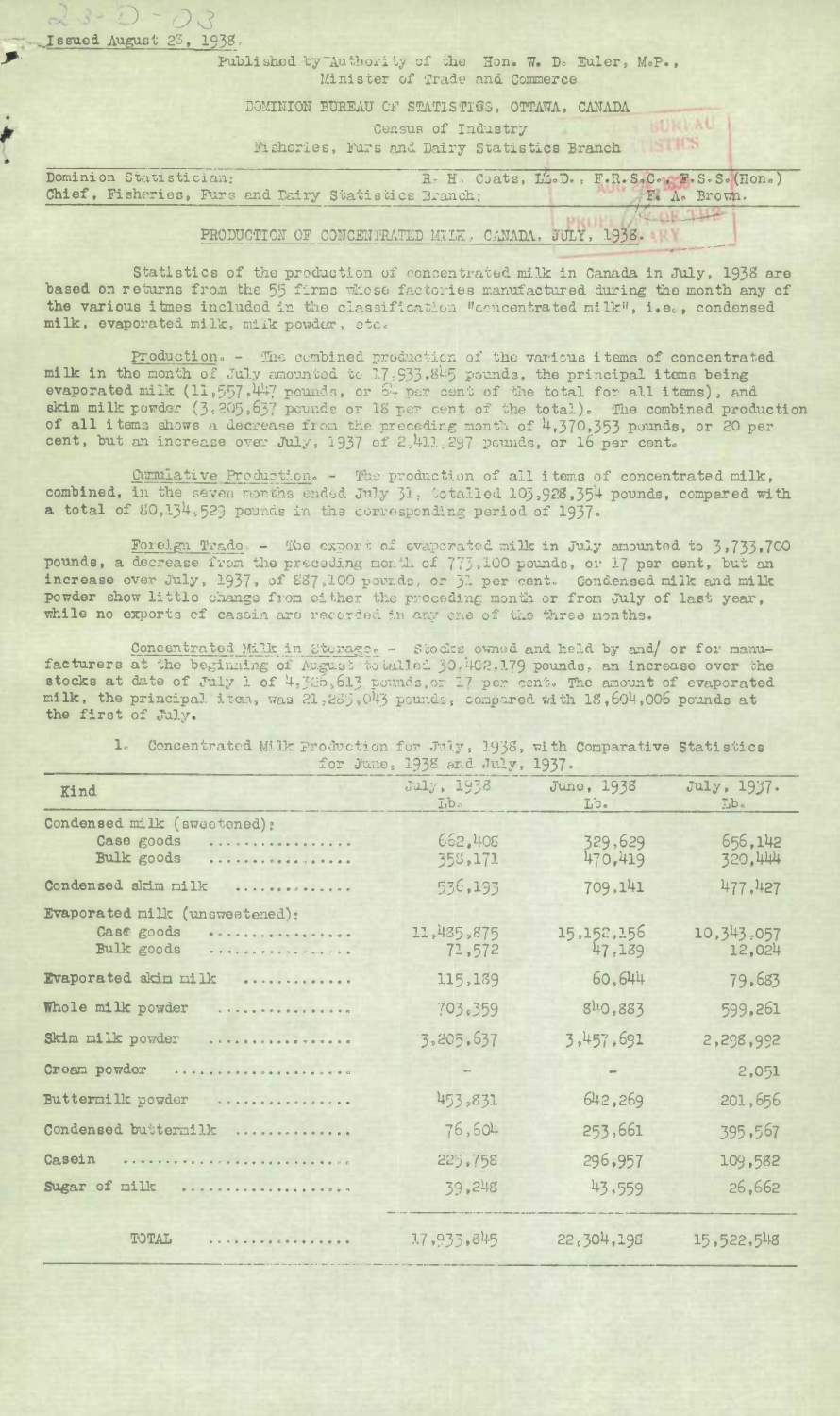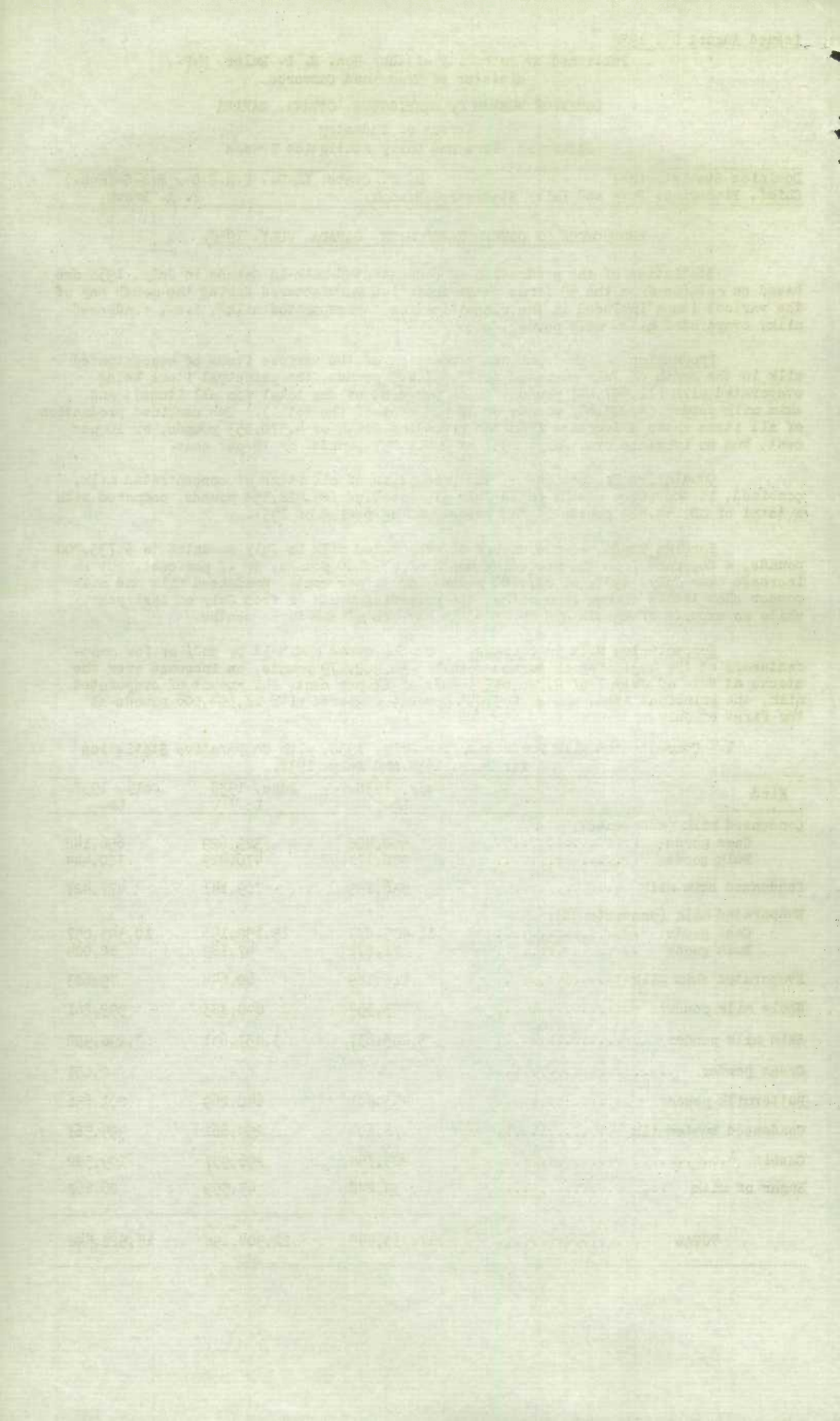$100$ 

2. Cumulative Production of Concentrated Milk for the Seven Months Ended July 31, 1938, with Comparative Statistics for the Seven Months ended July 31, 1937.

|                                | Seven Months Ended July 31 |            |  |  |
|--------------------------------|----------------------------|------------|--|--|
| Kind                           | 1938                       | 1937       |  |  |
|                                | Lb.                        | T.D.       |  |  |
| Condensed Milk; (Sweetened)    |                            |            |  |  |
| Case Roods                     | 3,532,950                  | 4,616,951  |  |  |
| Bulk goods                     | 2,596,376                  | 1,949,749  |  |  |
| Condensed skim milk            | 3, 342, 983                | 2,965,822  |  |  |
| Evaporated milk: (unsweetened) |                            |            |  |  |
| Case goods                     | 69,666,515                 | 52,107,574 |  |  |
| Bulk goods                     | 366.935                    | 167,371    |  |  |
| Evaporated skin nilk           | 400,072                    | 237,685    |  |  |
| Whole milk powder              | 4.465,784                  | 3,077,133  |  |  |
| Skin nilk powder               | 14,990,511                 | 11,116,498 |  |  |
| Cream powder                   | $11$ , 715                 | 18,091     |  |  |
| Butternilk powder              | 2,694,868                  | 1,514,097  |  |  |
| Condensed butternilk           | 700,228                    | 1,501,495  |  |  |
| Casein                         | 995,092                    | 760,232    |  |  |
| Sugar of milk                  | 161,330                    | 101.5326   |  |  |
| TOTAL ARABANALARDERSAN         | 103,923,354                | 80,134,529 |  |  |

3. Production by Months of Condensed Milk, Evaporated Milk and Skin Milk Powder for the period January to July, 1938.

|          | Gondensed Milk  |             | Evaporated Milk | Skin Mik   |           |
|----------|-----------------|-------------|-----------------|------------|-----------|
|          | Caso goods      | Balk goods  | Case goods      | Bulk goods | Powder    |
|          | $_{\text{Lbo}}$ | $\int d^3x$ | LiDe            | Lb.        | Lbc       |
| January  | 432,689         | 204.426     | 5,756,015       | 63.342     | 1,079,773 |
| February | 344,599         | 253,437     | 5,320.376       | 31,153     | 964,782   |
| March    | 430.053         | 484.978     | 8, 245, 340     | 65,190     | 1,354,536 |
| April    | 536,249         | 377, 372    | 10,495,117      | 54,932     | 2,067,606 |
| May      | 797,323         | 447.573     | 13,211,635      | 33,557     | 2,860,486 |
| June     | 329,629         | 470,419     | 15, 152, 156    | 47.189     | 3,457,691 |
| July     | 662,408         | 358,171     | 11,485.875      | 71,572     | 3,205,637 |

4. Imports and Exports of (Soncentrated Milk Products, July, 1938, with Comparative Statistics for June, 1938 and July, 1937 (a)

|                 |                           | Quantity Imported |       |                                      | Quantity Exported |             |  |
|-----------------|---------------------------|-------------------|-------|--------------------------------------|-------------------|-------------|--|
| Kind            | July                      | June              | July  | July                                 | June              | July        |  |
|                 | 1938                      | 1938              | 1937  | 1938                                 | 1938              | 1937        |  |
|                 | I.b.                      | Lb                | Lb.   | $\mathbf{L}$ $\mathbf{b}$ $\epsilon$ | $L_{0}$ .         | Lb.         |  |
| Condensed Milk  | $\mathcal{P}_\mathcal{L}$ | 398               | 2,418 | 306,500                              | 242,300           | 343.400     |  |
| Evaporated Milk | $\overline{a}$            |                   |       | 3,753,700                            | 4,506,800         | 2, 346, 600 |  |
| Milk Powder     | $\mathbf{b}$              | 6,972             | 424   | 343.,000                             | 366,400           | 329,900     |  |
| Casein          | $\mathbb{D}$              | 11,533            | 1,361 | $\sigma\infty$                       | $\equiv$          |             |  |

Stocks of Concentrated Milk in Cold Storages, Warehouses, and Dairy Factories,  $5 -$ August 1, 1938 with Comparative Statistics for July 1, 1938 and August 1, 1937. (c)

| Kind                                                                                                                                                                                                                                   | August 1, 1938<br>$Lbo$ (d)                                                                                              | July 1, 1933<br>$Lbo$ (d)                                                                                   | August 1, 1937<br>$Lb$ .                                                                           |
|----------------------------------------------------------------------------------------------------------------------------------------------------------------------------------------------------------------------------------------|--------------------------------------------------------------------------------------------------------------------------|-------------------------------------------------------------------------------------------------------------|----------------------------------------------------------------------------------------------------|
| Condensed milk<br>Condensed skim milk<br>$\bullet \leftarrow \rightarrow \bullet \bullet$<br>Evaporated milk<br>Evaporated skin milk<br>1.1111<br>Whole milk powder<br>Skim milk powder<br>Buttermilk powder<br>Cream powder<br>Casein | 944,560<br>562,533<br>21,285,043<br>$\sigma\rightarrow\pi$<br>1., 775, 029<br>4,394,559<br>1,025,636<br>4,774<br>406.645 | 644,024<br>541,049<br>18,604,006<br>$\sigma\sigma$<br>1.380,110<br>3,715,464<br>871,553<br>7,233<br>312,077 | 2,861,302<br>259,055<br>13,783,480<br>53,241<br>673,293<br>1,666,805<br>191,061<br>2.144<br>86,411 |
| TOTAL<br>                                                                                                                                                                                                                              | 30,402,179                                                                                                               | 26,075,566                                                                                                  | 19.576,792                                                                                         |

(a) External Trade Report - "Imports and Exports of Milk and Its Products and Eggs".

(b) Not yet available.

¢

(c) Agricultural Branch - "Stocks of Dairy and Poultry Products".

(d) Owned and held by and / or for manufacturers.